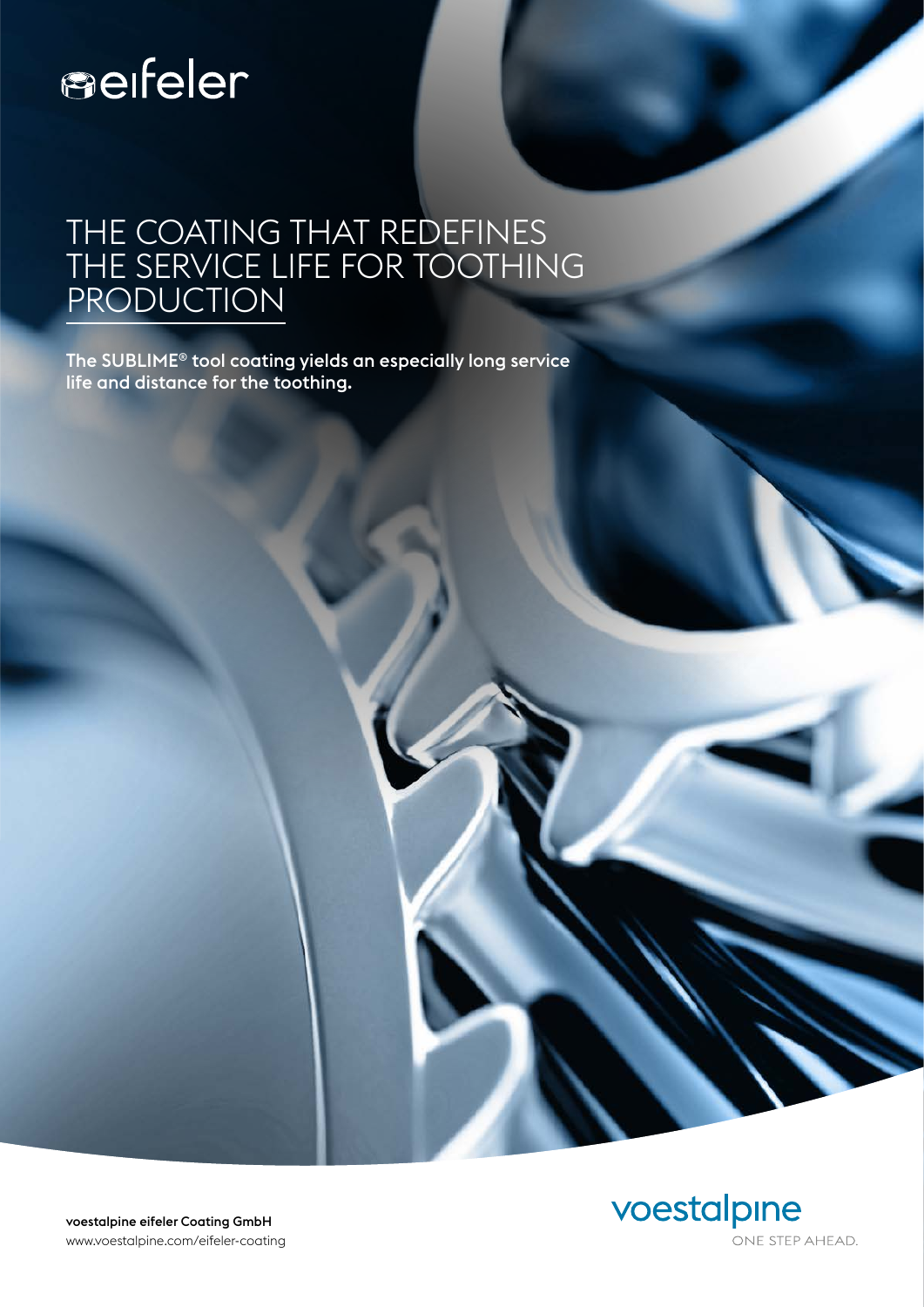#### Lengthy cutting paths and high cutting speeds are needed when cutting the inner and outer toothing, which places considerable demands on the tools.

Gear hobbing machines therefore require coatings that are specially designed to meet these demands – coatings that reduce wear and enable precise machining right to the very end.

#### THE CHALLENGE

In today's world, toothing plays a major role in many areas. From wind turbines to MRI, from robot gearing to car gearboxes, different sizes and toothing are required. And it always comes down to friction-locked connections that provide maximum precision and durability.

High temperatures and cutting values arise when producing such internal and external toothing in steel workpieces. Machining generates high pressure point loads and frictional heat, which places heavy demand on the tools.

In order to offer a solution for this application that enables long service lives and distances with the lowest tolerances, voestalpine eifeler's research and development department has developed a new coating.

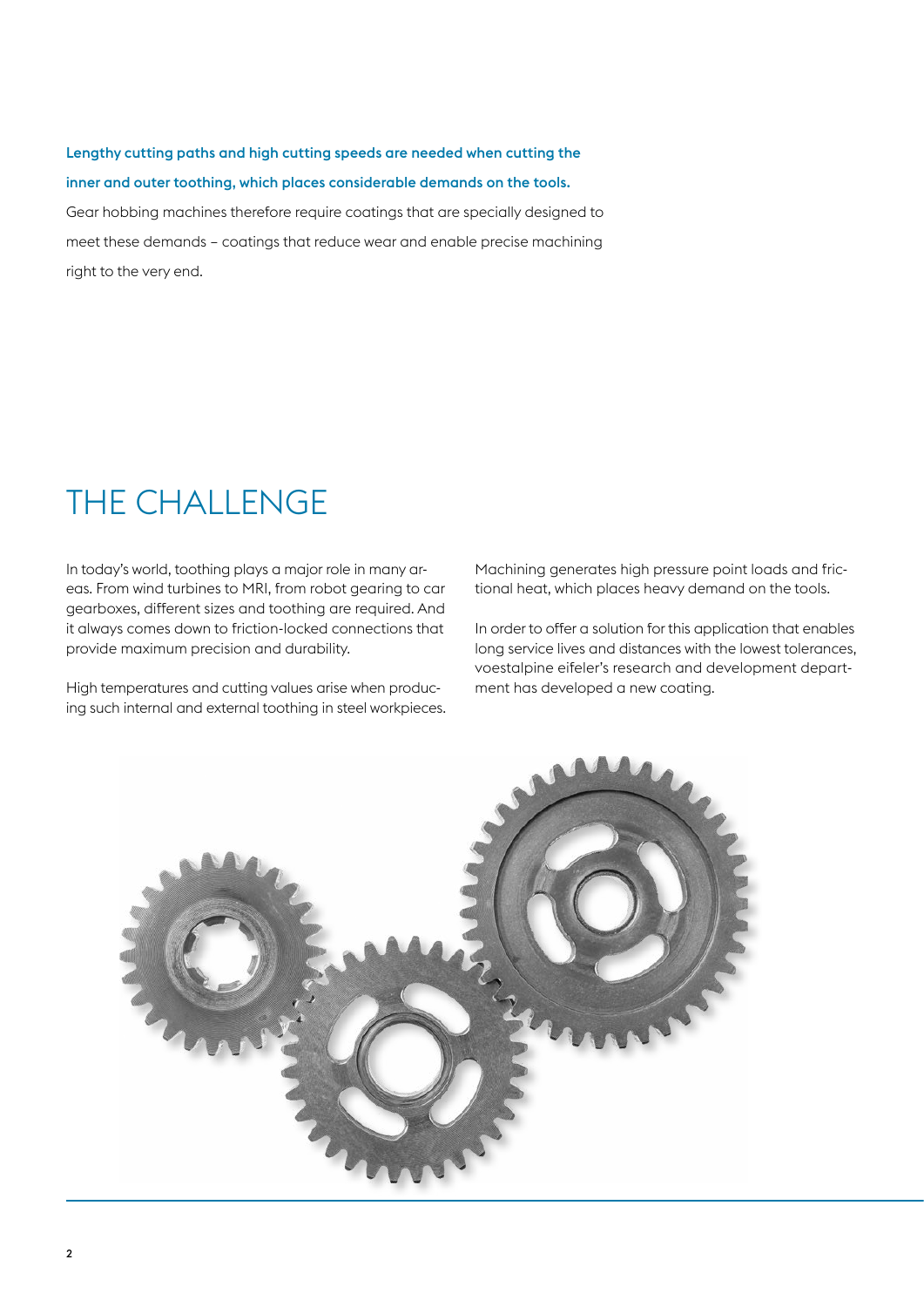## THE SOLUTION

SUBLIME®, which is based on AlCrN and AlTiN-based coating materials, is the result of this development work. In voestalpine eifeler Vacotec GmbH's PVD systems, this combination creates an impact-resistant, temperatureresistant coating that provides optimum adhesion.

Thanks to its optimised coating architecture and composition, SUBLIME® achieves first-rate wear resistance, even at the high temperatures that are commonplace in the toothing.

"Our customers tell us time and again that they'd like to see a coating that offers maximum performance be produced for the toothing. With SUBLIME<sup>®</sup>, we're now achieving values that represent a real leap forward. Compared to CROSAL®-plus, our previous standard coating in this area, the service distance is 130% longer, which generates a noticeable increase in productivity for our customers."

A. Hollweck, Product Manager at voestalpine eifeler Coating

### TESTED UNDER REAL **CONDITIONS**

Commercially available gear hobbing machines were equipped with the new SUBLIME® coating for the performance tests.

In the tooth impact procedure, the coating underwent benchmark testing with comparable tool coatings. The result was a consistently optimised service life for the tools that had the new SUBLIME® coating. On average, the service distance was 130% longer compared to the CROSAL®-plus coating by voestalpine eifeler, which had previously been used for the toothing.



#### Feed path until tool change

(cessation at wear mark width = 0.15mm)

| 10.9 <sub>m</sub>         |  |
|---------------------------|--|
| SUBLIME <sup>®</sup>      |  |
| 4.7 <sub>m</sub>          |  |
| CROSAL <sup>®</sup> -plus |  |

Information on the test procedure Procedure: Tooth impact test Tool: PM-HSS (S390) Material: sleeves (ZF7B) Cutting parameter: vc = 220m/min